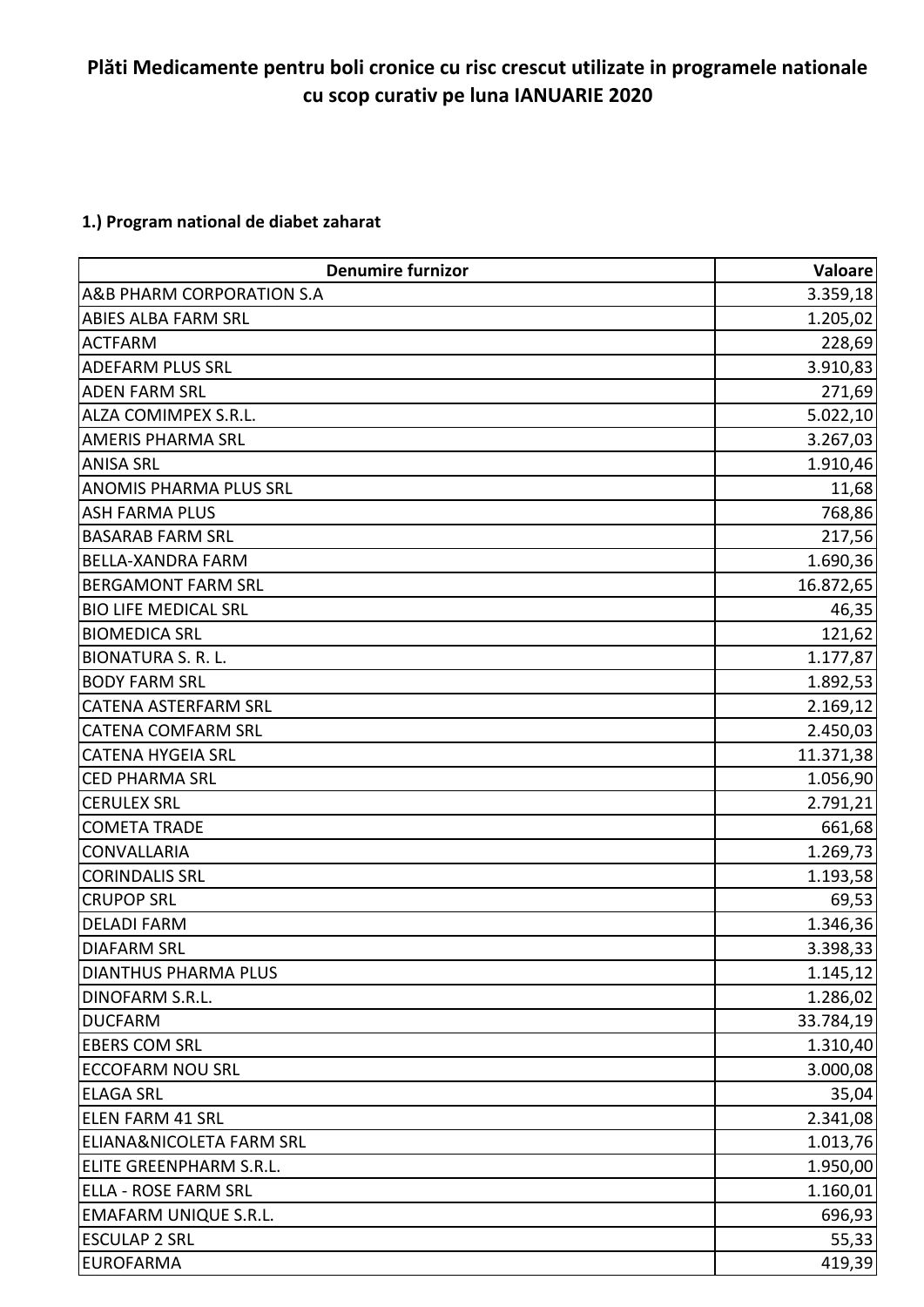| <b>EVENTUS PHARM SRL</b>                 | 1.324,09   |
|------------------------------------------|------------|
| FARMACEUTICA REMEDIA SA                  | 20.648,70  |
| FARMACIA ANETA S.R.L.                    | 1.517,09   |
| FARMACIA BUCURESTI TEHNOPLUS FARM SRL    | 135.816,96 |
| <b>FARMACIA CATIANA S.R.L.</b>           | 1.528,76   |
| <b>FARMACIA CRING BUZAU</b>              | 4.449,48   |
| <b>FARMACIA DENIS SRL</b>                | 1.340,00   |
| <b>FARMACIA DIANA PLUS</b>               | 290,98     |
| <b>FARMACIA DOROBANTI</b>                | 90,99      |
| <b>FARMACIA ELIANA</b>                   | 871,80     |
| FARMACIA ELIXIRFARM IMPEX SRL            | 2.426,91   |
| <b>FARMACIA FARMATRIS</b>                | 217,56     |
| <b>FARMACIA FARMILLA SRL</b>             | 276,30     |
| FARMACIA FORTE VITA FARM                 | 3.640,89   |
| <b>FARMACIA HELP FARM SRL</b>            | 42.184,34  |
| <b>FARMACIA IANCULUI 57 SRL</b>          | 4.346,11   |
| FARMACIA INA IMPEX PLUS S.R.L.           | 1.894,59   |
| <b>FARMACIA IRIS VISOI SRL</b>           | 52,35      |
| <b>FARMACIA M SRL</b>                    | 1.186,92   |
| <b>FARMACIA MAGISTRA SRL</b>             | 815,22     |
| FARMACIA MAGNOLIA DC S.R.L.              | 35,64      |
| <b>FARMACIA MAKO SRL</b>                 | 879,24     |
| <b>FARMACIA MARA</b>                     | 2.722,72   |
| FARMACIA NORA                            | 70,38      |
| FARMACIA OMNIA S.R.L.                    | 3.862,52   |
| <b>FARMACIA PANACEEA S.R.L.</b>          | 888,15     |
| FARMACIA PERFECT CARE S.R.L.             | 691,25     |
| FARMACIA PLURIMEX PARHON S.R.L. / MERCK  | 1.962,07   |
| FARMACIA PLURIMEX TUNARI S.R.L./ MERCK 2 | 602,69     |
| <b>FARMACIA REVITALIA SRL</b>            | 1.346,90   |
| FARMACIA SFINTII MIHAIL SI GAVRIL SRL    | 2.506,61   |
| <b>FARMACIA TARSIS</b>                   | 40,89      |
| <b>FARMACIA UNICA SRL</b>                | 6.858,27   |
| <b>FARMAFIL S.R.L.</b>                   | 549,72     |
| <b>FARMALEX SRL</b>                      | 2.798,47   |
| <b>FARMASIB SRL SIBIU</b>                | 6.831,19   |
| <b>FARMAVITA</b>                         | 7.472,40   |
| <b>FARMAVITAS S.R.L.</b>                 | 468,01     |
| <b>FARMEXIM TRADE SRL</b>                | 398,26     |
| <b>FARMIMPEX SRL</b>                     | 16.025,82  |
| <b>FLOREDANA FARM SRL</b>                | 878,96     |
| <b>GEMA FARM SRL</b>                     | 1.130,86   |
| <b>GENERAL SMART FARM</b>                | 1.744,26   |
| <b>GREEN-PHARM S.R.L.</b>                | 1.203,69   |
| <b>HELEN - FARM S.R.L.</b>               | 1.504,79   |
| HELP FARM PLUS S.R.L.                    | 15.647,53  |
| <b>HYGEA SRL</b>                         | 7.345,93   |
| <b>IDEA MED SRL</b>                      | 14.983,93  |
| <b>IEZER FARM SRL</b>                    | 18.603,84  |
| <b>ILIRIA SERV SRL</b>                   | 209,21     |
| <b>IRIS PHARM SRL</b>                    | 4.634,10   |
|                                          |            |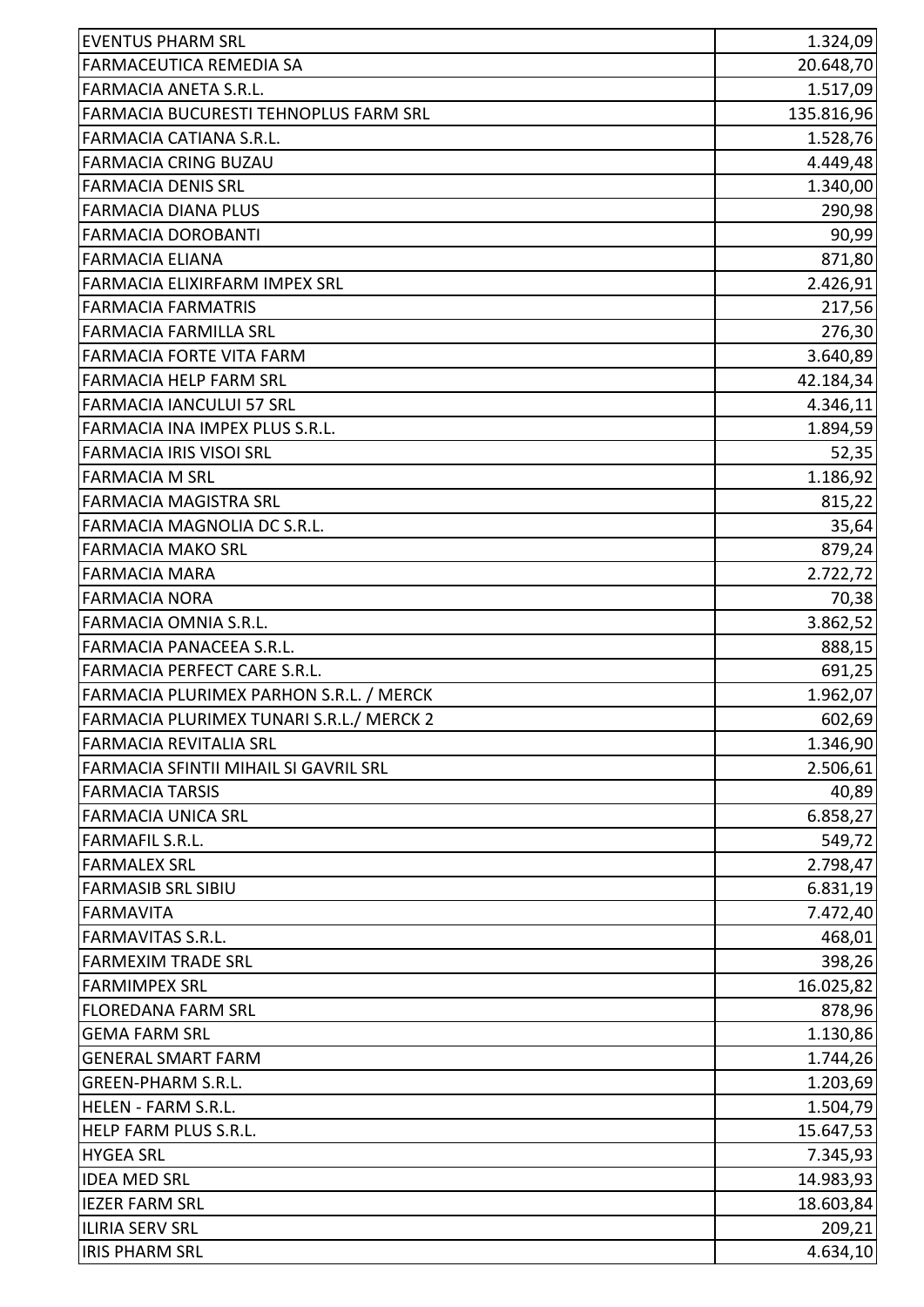| <b>IRIS PLUS SRL</b>                | 330,71    |
|-------------------------------------|-----------|
| <b>IRIS SRL</b>                     | 634,49    |
| JENI-PHARM SRL BUZAU                | 4.332,16  |
| KARIM PHARM/DERYYFARM KARIM         | 258,39    |
| KARMINA PLUS S.R.L.                 | 189,16    |
| KOVAPROD FARM S.R.L.                | 3.383,48  |
| <b>LARA FARM</b>                    | 24.914,39 |
| <b>LAVIRA TRANSPORT SRL</b>         | 43.112,40 |
| <b>LENI FARM S.R.L</b>              | 9,52      |
| <b>LIMA FARM SRL</b>                | 1.234,85  |
| M A S FARM S.R.L.                   | 946,63    |
| <b>MAREX SERV SRL</b>               | 59,66     |
| MARICONA COMIMPEX S.R.L.            | 3.205,39  |
| <b>MEDIFARM ALEX SRL</b>            | 352,82    |
| MEDIMFARM TOPFARM SA                | 7.197,32  |
| <b>MEDOFARM SRL</b>                 | 5,84      |
| <b>MED-SERV UNITED SRL</b>          | 8.254,25  |
| MELISSA FARM S.R.L.                 | 184,85    |
| MINI FARM CONCEPT S.R.L.            | 1.142,28  |
| MIOSOTIS PLUS SRL                   | 16.889,62 |
| <b>MISFARM</b>                      | 190,89    |
| <b>NATURA SRL</b>                   | 2.905,77  |
| <b>NEED FARM SRL</b>                | 1.288,55  |
| <b>NERTERA FARM SRL</b>             | 1.976,21  |
| NICORA COMPANY SRL                  | 173,65    |
| <b>NORDFARM 8</b>                   | 4.579,82  |
| NOVOFARM S.R.L.                     | 486,61    |
| OLFARM S.A.                         | 186,67    |
| OLI RA FARM S.R.L.                  | 2.044,21  |
| PAEONIA COM S.R.L.                  | 1.069,56  |
| PERLA WAREHOUSE                     | 138,50    |
| <b>PEX SRL</b>                      | 1.154, 19 |
| PHARMA 1 HEALTH CONCEPT SRL         | 1.451, 12 |
| PHARMA PRO EXPRES                   | 13.303,47 |
| PHARMACIA A.D.M. 2000 S.R.L.        | 9.186,86  |
| PHARMACY SRL CONSTANTA              | 6.445,80  |
| PHARMA-PLANT IMPEX SRL              | 879,78    |
| POFTIM FARMAGRUP S.R.L.             | 793,50    |
| PROCLINIC S.R.L.                    | 4.751,00  |
| PROFESSIONAL FARMA LINE S.R.L.      | 3.382,54  |
| PROMED PLUS S.R.L.                  | 53,22     |
| <b>QUANTUM UNIC PHARMA S.R.L.</b>   | 221,76    |
| <b>RADEX SRL</b>                    | 107,84    |
| <b>REMEDIUM SRL</b>                 | 953,06    |
| <b>REMEDIUM SRL</b>                 | 235,08    |
| <b>REMIRO FARM SRL</b>              | 244,23    |
| <b>RODIA SRL</b>                    | 104,62    |
| ROM-GAL-LEADER S.R.L.               | 5.761,43  |
| <b>ROPHARMA</b>                     | 21.908,51 |
| RUSAV FARMACIE S.R.L.               | 6.897,38  |
| <b>S.C FARMACIA FILANTROPIA SRL</b> | 1.267,07  |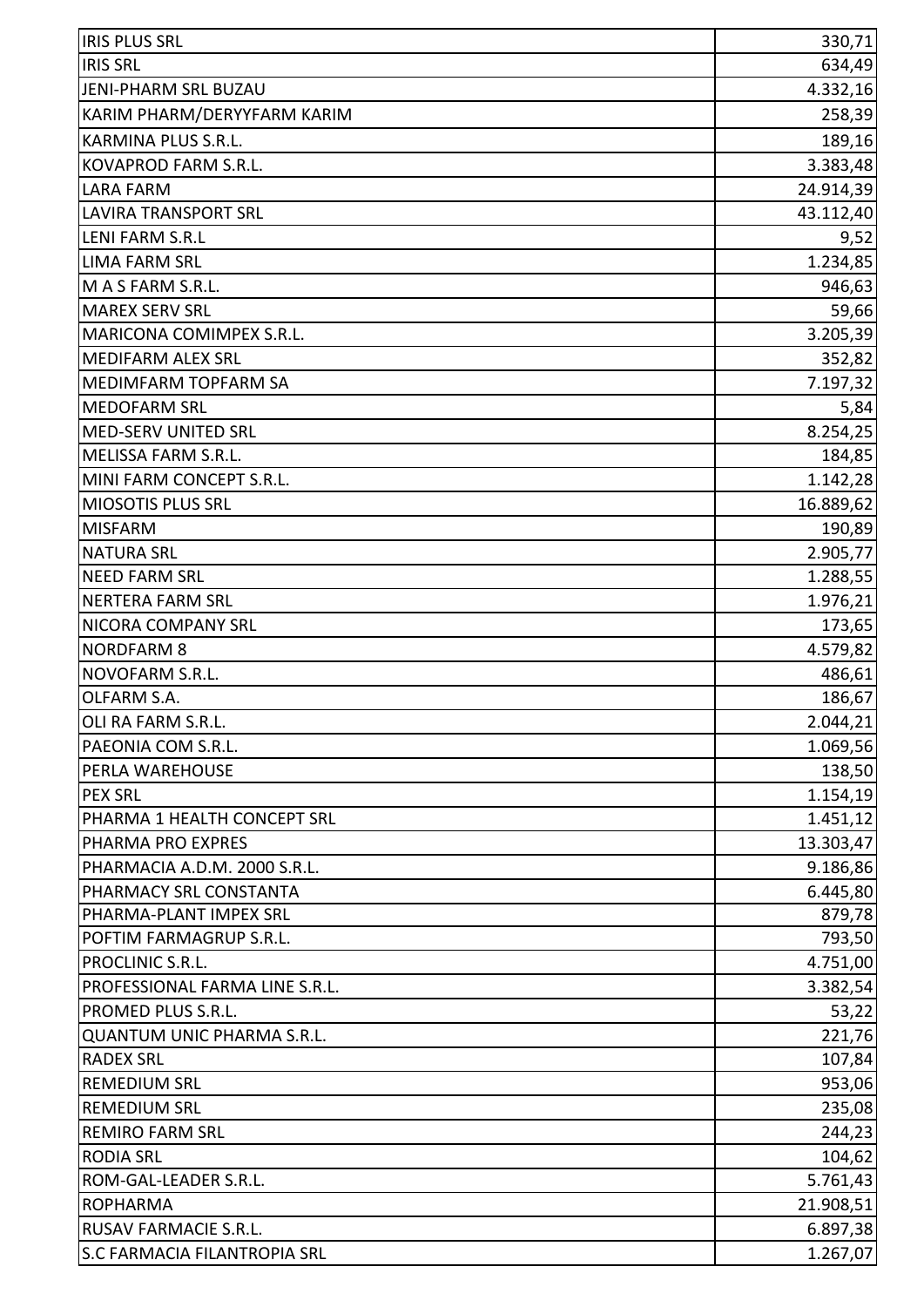| S.C HERA FARM S.R.L.                  | 10,79      |
|---------------------------------------|------------|
| S.C METAFARM S.R.L.                   | 16.139,82  |
| S.C. ALICAT GRUP S.R.L.               | 8.299,63   |
| S.C. ALMA MATER FARMACIE S.R.L.       | 2.895,95   |
| S.C. APOTECA FARMACIE S.R.L.          | 6.274,04   |
| S.C. APRIL FARMEXIM S.R.L.            | 194,72     |
| S.C. AQUA PHARM CONSULTING S.R.L.     | 1.819,25   |
| S.C. ARNICA IMPEX S.R.L.              | 2.483,13   |
| S.C. ARNICA S.R.L.                    | 3.268,54   |
| S.C. ARSENE S.R.L.                    | 967,31     |
| S.C. BIOS-FARM S.R.L.                 | 366,36     |
| S.C. BIOSPECTRUM S.R.L.               | 345,90     |
| S.C. BUJOR FARM S.R.L.                | 227,12     |
| S.C. CALIN FARM S.R.L.                | 563,72     |
| S.C. CATENA NINA S.R.L.               | 11.088,97  |
| S.C. CHIRMIS FARMIMPEX S.R.L.         | 2.272,35   |
| S.C. CHRIS PHARMA S.R.L.              | 53,72      |
| S.C. COLVIMED S.R.L.                  | 68,98      |
| S.C. COMAY SRL                        | 4.707,62   |
| S.C. CONVALARIA S.R.L.                | 4.529,64   |
| S.C. CRAITA SILVA IMPEX S.R.L.        | 1.752,60   |
| S.C. CRISEN FARM S.R.L.               | 2.659,11   |
| <b>S.C. CYNARA FARM-IMPEX SRL</b>     | 9.600,84   |
| S.C. DEMETRA PHARM S.R.L.             | 1.381,44   |
| S.C. DERYYFARM 2000 S.R.L.            | 1.324,01   |
| S.C. DEXTER INVEST S.R.L.             | 8.141,37   |
| S.C. DIANA ALEXANDRU SRL              | 1.397,63   |
| S.C. ELEFARM S.R.L.                   | 89,72      |
| S.C. ELISAN FARM S.R.L                | 3.052,26   |
| S.C. FARM SEMPERVIVI S.R.L.           | 35,04      |
| <b>S.C. FARMA MED SRL</b>             | 326,37     |
| S.C. FARMA RODITRIX S.R.L.            | 2.684,08   |
| S.C. FARMACEUTICA ARGESFARM S.A.      | 71.716,49  |
| S.C. FARMACIA ACSADEMIA S.R.L.        | 18.946,65  |
| S.C. FARMACIA ALCOR S.R.L.            | 995,54     |
| S.C. FARMACIA BAJAN S.R.L.            | 5.354,89   |
| <b>S.C. FARMACIA CARITAS S.R.L</b>    | 452,27     |
| S.C. FARMACIA DIANA S.R.L.            | 890,06     |
| S.C. FARMACIA ELENA S.R.L.            | 12.598,46  |
| <b>S.C. FARMACIA ESCULAP SRL</b>      | 853,07     |
| S.C. FARMACIA PADURARU S.R.L.         | 218,16     |
| <b>S.C. FARMACIA PISCULUI S.R.L</b>   | 6.240,03   |
| S.C. FARMACIA SFINTA ECATERINA S.R.L. | 147.436,65 |
| S.C. FARMACIA SIC VOLO SRL            | 4.134,91   |
| S.C. FARMACIA TEI S.R.L.              | 66.260,63  |
| S.C. FARMACIA VIVIANA S.R.L.          | 7.751,87   |
| S.C. FARMA-COM-IULIA S.R.L.           | 4.626,35   |
| S.C. FARMALEX S.R.L                   | 4.045,95   |
| S.C. FARMNICOL S.R.L.                 | 1.794,34   |
| S.C. FLORIS S.R.L.                    | 211,09     |
| S.C. GEDEON RICHTER FARMACIA S.A      | 153.090,16 |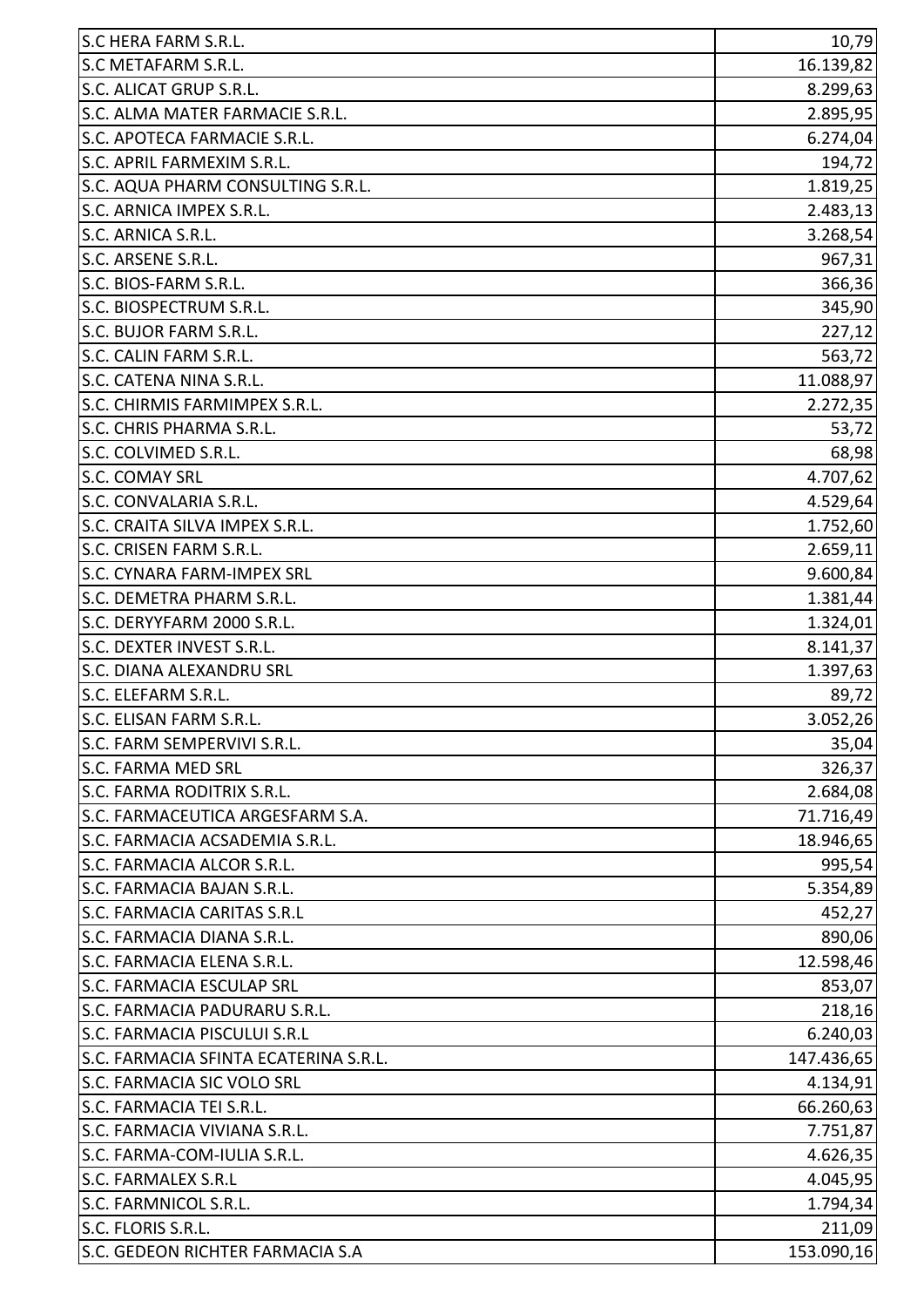| S.C. GEONET SRL                       | 1.399,05   |
|---------------------------------------|------------|
| S.C. HIPOCRAT-PLUS S.R.L.             | 461,31     |
| S.C. HYGEEA PHARM S.R.L               | 49,14      |
| S.C. HYPERICI S.R.L.                  | 2.008,36   |
| S.C. IATROFARM S.R.L.                 | 74,88      |
| S.C. JOJOFARM S.R.L.                  | 14.581,63  |
| S.C. LAURA CONS S.R.L                 | 26,73      |
| <b>S.C. LIBRO PHARMA SRL</b>          | 2.043,43   |
| S.C. MAGIC FARM S.R.L.                | 109,32     |
| S.C. MASTER FARM S.R.L                | 1.243,48   |
| S.C. MEDICA FARM S.R.L.               | 2.850,88   |
| S.C. MIDOFARM S.R.L.                  | 690,22     |
| S.C. MINERVA FARMACIE S.R.L.          | 5.812,60   |
| <b>S.C. MINI-FARM SRL</b>             | 33.457,90  |
| <b>S.C. MORPHEUS SRL</b>              | 69,53      |
| <b>S.C. PHARMA SIG SRL</b>            | 104,81     |
| S.C. PHARMAPLUS S.R.L.                | 383,66     |
| S.C. PLESEA MOCANU SANTEFARM S.R.L.   | 5.639,67   |
| S.C. PRIMAPHARM S.R.L.                | 464,29     |
| S.C. PRO - BIOS S.R.L.                | 1.342,82   |
| S.C. PURSANTE S.R.L.                  | 2.098,67   |
| S.C. RA SRL                           | 646,75     |
| S.C. RADIX PHARMA S.R.L.              | 3.903,69   |
| S.C. REDFARM S.R.L.                   | 2.581,87   |
| S.C. REVITAL S.R.L.                   | 3.475,39   |
| S.C. ROM FARM CRIS S.R.L.             | 70,10      |
| S.C. ROM-DIGI-FARM S.R.L.             | 17,52      |
| S.C. S.I.E.P.C.O.F.A.R. S.A.          | 145.855,07 |
| <b>S.C. SALVATOR</b>                  | 14,86      |
| S.C. SARAMED S.R.L.                   | 6.263,13   |
| S.C. TACOMI IMPEX S.R.L.              | 806,13     |
| S.C. TRI FARM S.R.L.                  | 13.192,10  |
| S.C. UNIVERSAL FARMA S.R.L.           | 3.711,01   |
| S.C. VIOFARM S.R.L.                   | 2.647,08   |
| <b>S.C. VISCUM SRL</b>                | 144,72     |
| S.C. VITAFARM PLUS S.R.L.             | 25.557,26  |
| S.C. VITAL FARM S.R.L.                | 25.757,72  |
| S.C. ADONIS IMPORT EXPORT S.R.L.      | 251,76     |
| S.C.AL SHEFA FARM S.R.L.              | 458,43     |
| S.C.BALSAM S.R.L.                     | 3.041, 35  |
| S.C.CLUB CAFE GALA S.R.L.             | 103.818,37 |
| S.C.CONSFARM S.R.L.                   | 4.433,01   |
| S.C.ELENFARM S.R.L.                   | 1.346,93   |
| S.C.FARM IMPLANT IMPORT-EXPORT S.R.L. | 2.383,22   |
| S.C.FARMACIA HEPITES S.R.L.           | 472,13     |
| S.C.FARMACIA TA S.R.L.                | 3.480,89   |
| S.C.FARMACIA TREI F S.R.L.            | 726,30     |
| S.C.FARMAS MED S.R.L.                 | 847,20     |
| S.C.GEDAFARM S.R.L                    | 2.832,47   |
| S.C.GENTIANA S.R.L.                   | 3.154,54   |
| S.C.MEDSANTIF PLUS S.R.L.             | 1.138,49   |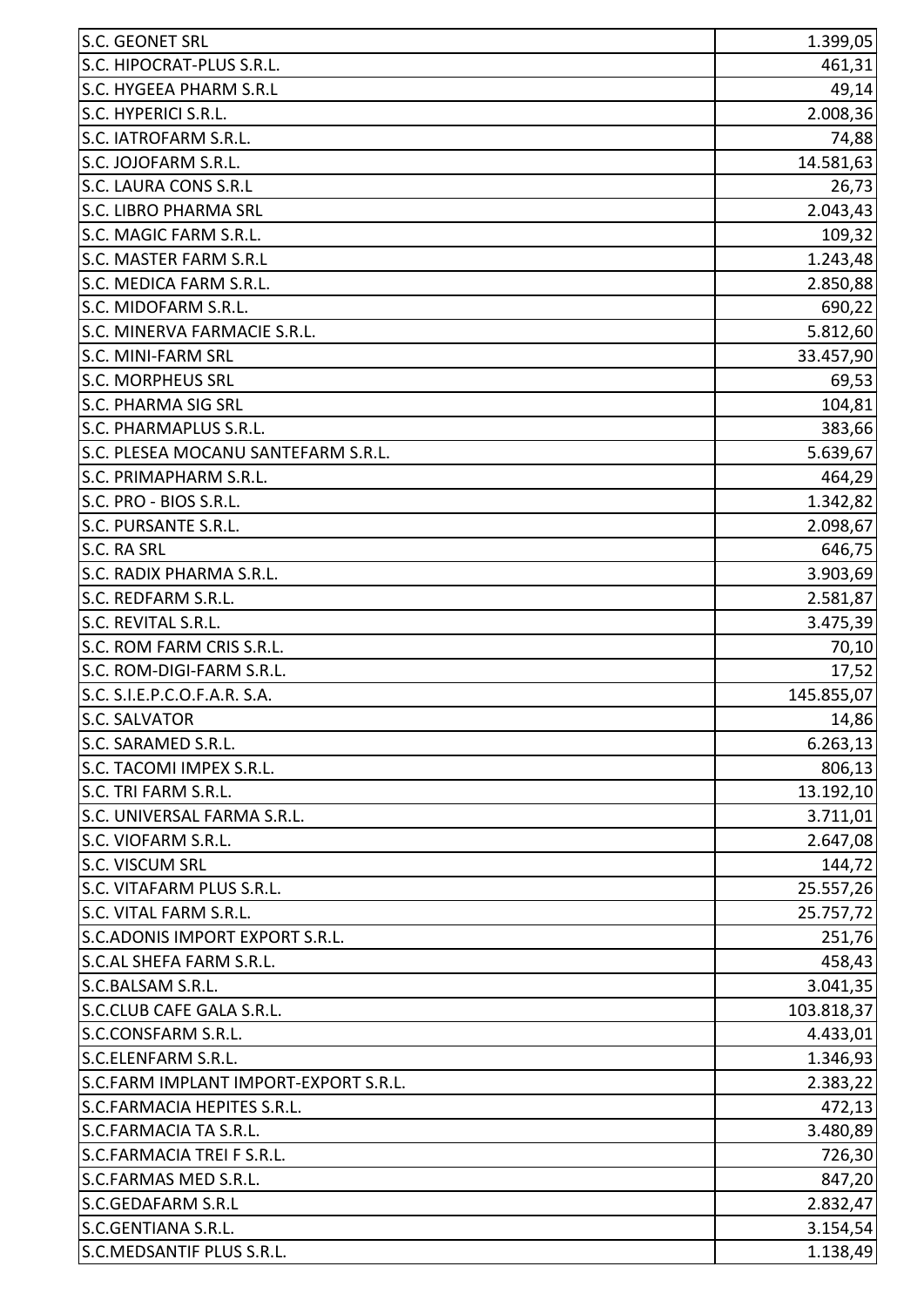| S.C.OPTI FARM S.R.L.                | 8.413,94   |
|-------------------------------------|------------|
| S.C.OPTIFARM S.R.L.                 | 321,01     |
| S.C.PARA-FARM S.R.L.                | 1.629,64   |
| S.C.PHARMA PLUS S.R.L.              | 121,53     |
| S.C.PHARMACON MEDATENA S.R.L.       | 1.040,79   |
| S.C.RETRO BUTIQUE SAMANTHA S.R.L.   | 2.929,59   |
| <b>S.C.STEFY FARM S.R.L.</b>        | 1.110,27   |
| S.C.UNICA S.R.L.                    | 891,58     |
| S.C.Z FARM S.R.L.                   | 1.351,75   |
| <b>SALOFARM S.R.L.</b>              | 234,20     |
| SAMI IMPEX 94 S.R.L.                | 20.394,49  |
| <b>SANIMEX SRL</b>                  | 1.189,83   |
| <b>SC 2NA FARM SRL</b>              | 11.021,61  |
| <b>SC A&amp;A LONGAVIT SRL IASI</b> | 808,47     |
| <b>SC ADONIS SRL CONSTANTA</b>      | 636,10     |
| <b>SC AIS PHARMA S.R.L.</b>         | 9.324,01   |
| <b>SC ALCRIS FARM SRL</b>           | 3.096,02   |
| SC ALMA FARM COM 95 S.R.L.          | 2.545,35   |
| <b>SC ALOPATIA SRL</b>              | 5.044, 10  |
| <b>SC ANCA FARM SRL</b>             | 2.273,48   |
| <b>SC ARCATIM SA TIMISOARA</b>      | 1.757,04   |
| <b>SC ART FARM SRL</b>              | 4.292,03   |
| <b>SC ASCLEPYOS SRL</b>             | 275,76     |
| <b>SC BABY FARM SRL</b>             | 2.897,06   |
| <b>SC BELLADONNA PHARM SRL</b>      | 143,64     |
| <b>SC BRIFARM S.A</b>               | 3.592,72   |
| <b>SC CASA DAMAJ SRL</b>            | 11.435,05  |
| <b>SC CATENA AVAFARM SRL</b>        | 11.695,98  |
| SC COSMOPOLITAN IMPEX SRL           | 13.351,46  |
| <b>SC ECOFARMACIA NETWORK SRL</b>   | 228.835,01 |
| <b>SC ELIXIR SRL</b>                | 12.507,18  |
| <b>SC ELMAFARM SRL</b>              | 1.308,50   |
| <b>SC ESTER FARM SRL</b>            | 819,95     |
| <b>SC EUROSANTIS SRL CONSTANTA</b>  | 736,39     |
| <b>SC EVA MEDICAL FARM SRL</b>      | 266,82     |
| <b>SC FARMACIA ADONIS PLUS SRL</b>  | 3.144,55   |
| <b>SC FARMACIA ANA-MARIA SRL</b>    | 16.953,74  |
| <b>SC FARMACIA AVICENNA SRL</b>     | 113,10     |
| <b>SC FARMACIA BALSAM SRL ARAD</b>  | 756,03     |
| <b>SC FARMACIA ETELKA SRL</b>       | 1.275,43   |
| <b>SC FARMACIA FARMEX DL SRL</b>    | 7.042,69   |
| <b>SC FARMACIA FLORA SRL</b>        | 2.147,30   |
| <b>SC FARMACIA LELIA SRL</b>        | 2.655,08   |
| <b>SC FARMACIA MATERNA SRL</b>      | 2.675,37   |
| <b>SC FARMACIA TEILOR SRL</b>       | 1.329,27   |
| <b>SC FARMACIA TRIF IMPEX SRL</b>   | 1.329,91   |
| <b>SC FARMACIA VITAL IMPEX SRL</b>  | 8.583,90   |
| <b>SC FARMACOM S.A.</b>             | 8.916,48   |
| <b>SC FARMARION PLUS SRL</b>        | 5.004,67   |
| <b>SC FARM-ZOO-STAR SRL</b>         | 742,43     |
| <b>SC FASTPHARM SRL</b>             | 5.360,27   |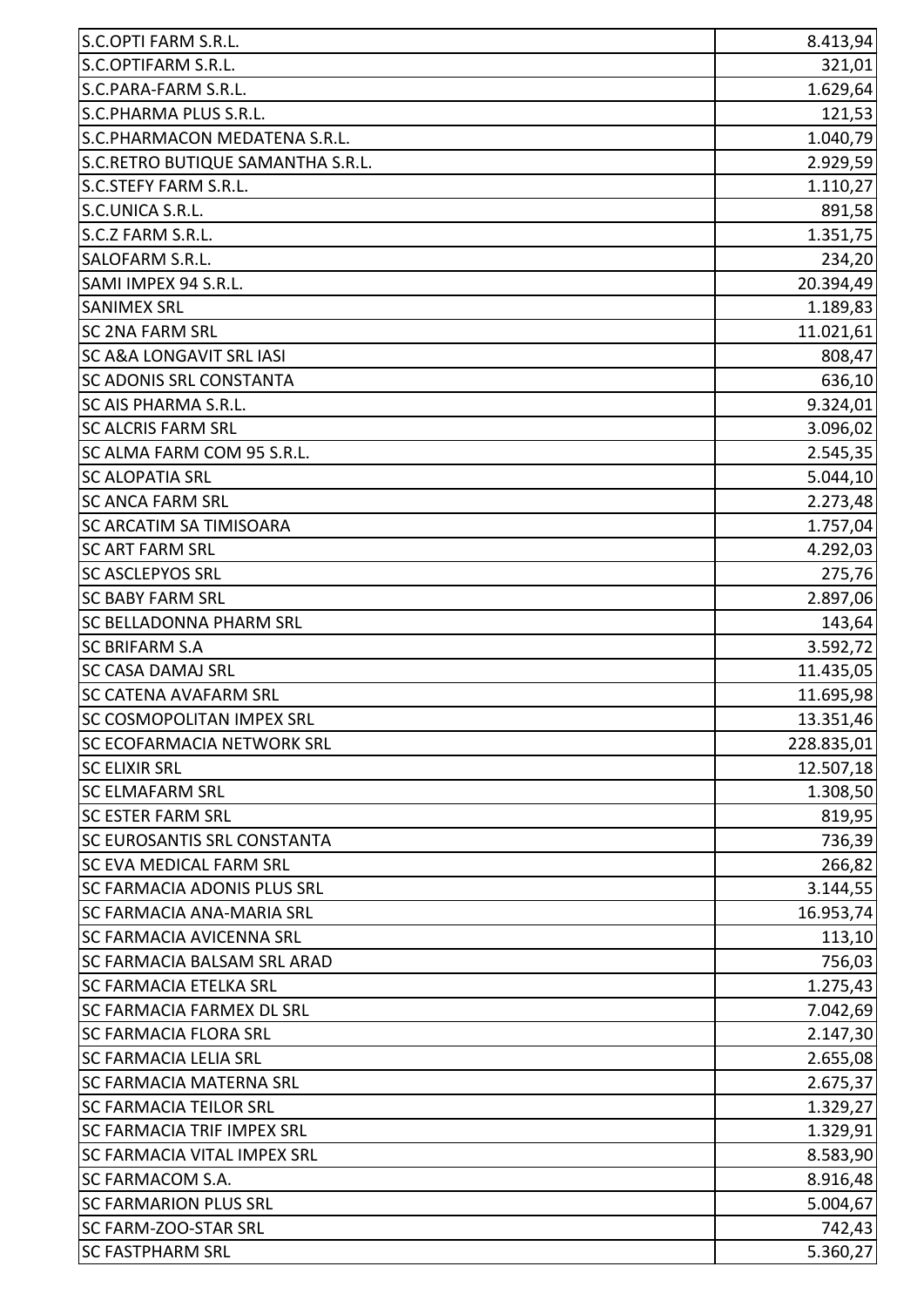| <b>SC FEDRA SRL TULCEA</b>              | 1.217,73   |
|-----------------------------------------|------------|
| <b>SC FLORA PLUS SRL</b>                | 313,12     |
| SC GENERAL TRANSCOM SRL                 | 1.656,43   |
| SC GET-FARM SRL CARACAL                 | 675,22     |
| <b>SC GIA DISTRI MED SRL</b>            | 644,16     |
| <b>SC HEDERA HELIX FARM SRL</b>         | 943,20     |
| <b>SC HELIOFARM SA CONSTANTA</b>        | 650,20     |
| <b>SC HELP NET FARMA SA</b>             | 460.148,94 |
| SC INDIGO 2000 SRL                      | 697,45     |
| <b>SC IVONA FARM SRL</b>                | 1.998,66   |
| <b>SC LARIFARM SRL</b>                  | 2.439,95   |
| <b>SC LONGAVIT SRL</b>                  | 2.113,19   |
| <b>SC MEDICAL FARM SRL</b>              | 3.197,73   |
| <b>SC MEDIFLORA SRL</b>                 | 3.383,78   |
| <b>SC MYOSOTIS SRL</b>                  | 13.320,89  |
| <b>SC NIROS PHARMA PLUS SRL</b>         | 359,73     |
| <b>SC OMNIA-PLUS SRL</b>                | 187,18     |
| <b>SC PHARMA LIFE SRL</b>               | 125,74     |
| <b>SC PHARMEDICUM SRL</b>               | 418,96     |
| <b>SC POPINA PRODIMPEX SRL</b>          | 281,85     |
| <b>SC REMEDIUM FARM SRL CLUJ</b>        | 82.880,53  |
| <b>SC RODAFARM IMPEX SRL</b>            | 5.133,27   |
| SC SALVOFARM ZALAU                      | 787,81     |
| <b>SC SANOFARM SRL</b>                  | 1.888,94   |
| SC SENSIBLU S.R.L.                      | 114.043,60 |
| <b>SC SIDEREA FARM SRL</b>              | 17.358,13  |
| <b>SC SINAPIS SRL ARAD</b>              | 7.217,17   |
| <b>SC SPERANTA SRL</b>                  | 245,40     |
| SC TEAHA FARM SRL                       | 2.305,36   |
| <b>SC TEOFARM SRL</b>                   | 3.119,42   |
| <b>SC TEOSAN SRL</b>                    | 92,68      |
| <b>SC TINOS FARM SRL</b>                | 24.441,65  |
| <b>SC UMAVET SRL</b>                    | 824,43     |
| SCARLAT GENERAL CONSULTING S.R.L.       | 2.613,76   |
| SIGMAFARM S.R.L.                        | 35,04      |
| SMC ORGANIC FARM S.R.L. / FARMACIA DONA | 35.648,03  |
| SOFIAFARM SRL                           | 3.700,37   |
| SPRING FARM S.R.L.                      | 13.249,47  |
| <b>TOMIS FARM SRL</b>                   | 2.971,20   |
| <b>URGENT FARM</b>                      | 138.715,93 |
| VALEX IMPEX 92 S.R.L.                   | 35,04      |
| <b>VALYFARM SRL</b>                     | 36.022,90  |
| <b>VEKALMAR PHARMACIE'S S.R.L.</b>      | 79,05      |
| VILEUS MED COM SRL                      | 1.504,44   |
| <b>WESTRA INTERNATIONAL SRL</b>         | 513,89     |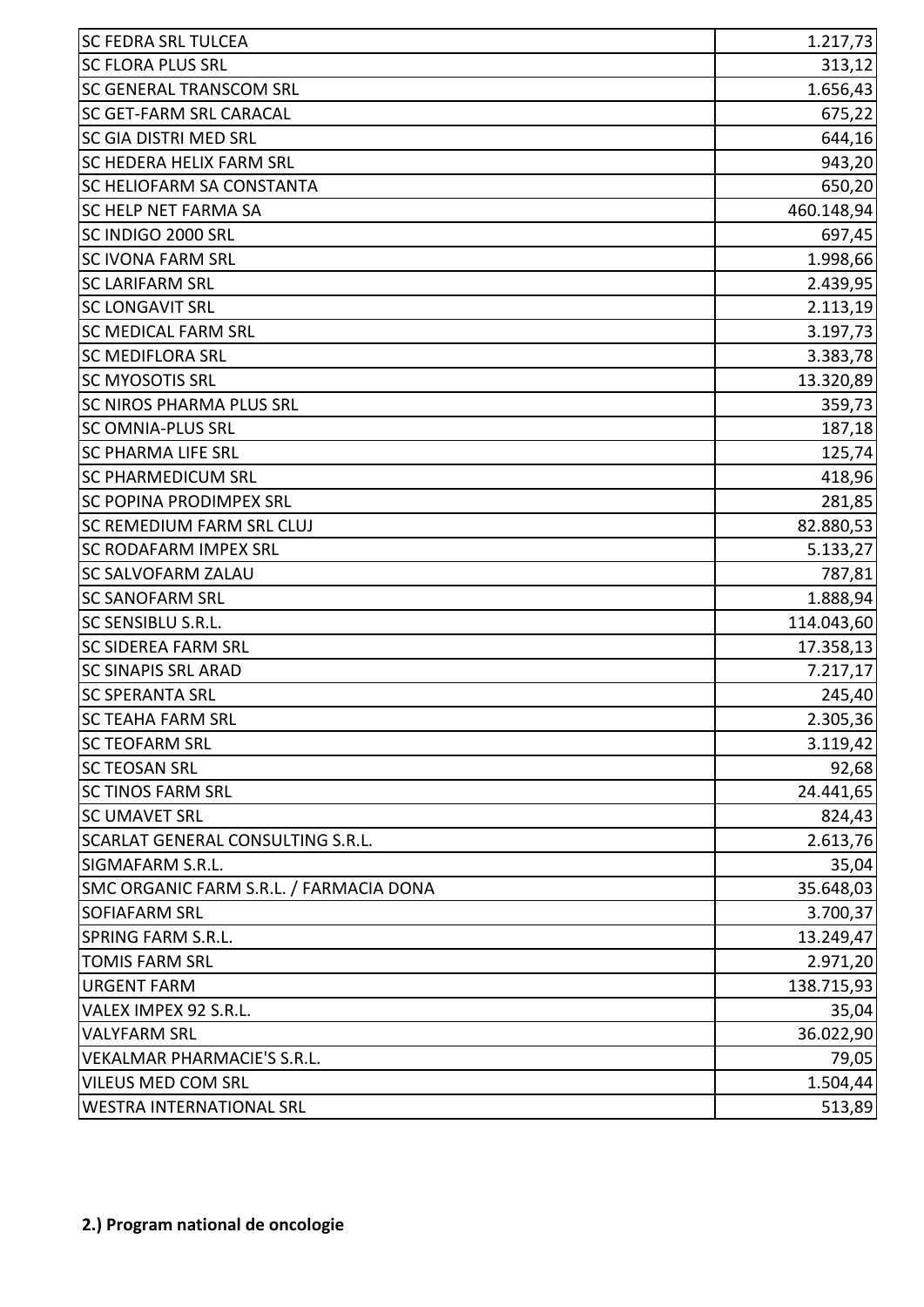| <b>Denumire furnizor</b>                                       | Valoare    |
|----------------------------------------------------------------|------------|
| <b>ALZA COMIMPEX S.R.L.</b>                                    | 716,25     |
| <b>BELLA-XANDRA FARM</b>                                       | 65,22      |
| CENTRUL MEDICAL DE DIAGNOSTIC SI TRATAMENT AMBULATORIU SI MED. | 349.751,35 |
| PREVENTIVA                                                     |            |
| <b>DUCFARM</b>                                                 | 11.485,24  |
| <b>ELEN FARM 41 SRL</b>                                        | 134,88     |
| ELSCYTE S.R.L.                                                 | 2.204,39   |
| <b>EMAFARM UNIQUE S.R.L.</b>                                   | 95,74      |
| <b>FARMACEUTICA REMEDIA SA</b>                                 | 231,03     |
| FARMACIA BUCURESTI TEHNOPLUS FARM SRL                          | 438.260,17 |
| <b>FARMACIA FORTE VITA FARM</b>                                | 112,51     |
| <b>FARMACIA HELP FARM SRL</b>                                  | 8.723,82   |
| FARMACIA PLURIMEX PARHON S.R.L. / MERCK                        | 4.703,98   |
| FARMACIA SFINTII MIHAIL SI GAVRIL SRL                          | 962,72     |
| <b>FARMAVITA</b>                                               | 592,57     |
| <b>GENERAL SMART FARM</b>                                      | 626.952,93 |
| <b>GREEN-PHARM S.R.L.</b>                                      | 2.713,03   |
| <b>IDEA MED SRL</b>                                            | 14.297,96  |
| <b>IRIS PHARM SRL</b>                                          | 255,18     |
| <b>LAVIRA TRANSPORT SRL</b>                                    | 55.328,28  |
| M A S FARM S.R.L.                                              | 417,95     |
| MARICONA COMIMPEX S.R.L.                                       | 883,12     |
| MEDIMFARM TOPFARM SA                                           | 596,76     |
| <b>MED-SERV UNITED SRL</b>                                     | 8.183,42   |
| <b>NORDFARM 8</b>                                              | 992,15     |
| OLI RA FARM S.R.L.                                             | 219,39     |
| PHARMACIA A.D.M. 2000 S.R.L.                                   | 2.664,56   |
| PHARMACY SRL CONSTANTA                                         | 11.337,56  |
| PHARMA-PLANT IMPEX SRL                                         | 31,22      |
| PROCLINIC S.R.L.                                               | 77,01      |
| PROFESSIONAL FARMA LINE S.R.L.                                 | 60.273,28  |
| <b>ROPHARMA</b>                                                | 1.131,83   |
| RUSAV FARMACIE S.R.L.                                          | 1.630,46   |
| S.C FARMACIA FILANTROPIA SRL                                   | 1.297,84   |
| S.C. ALICAT GRUP S.R.L.                                        | 1.793,75   |
| S.C. ALMA MATER FARMACIE S.R.L.                                | 637,34     |
| S.C. APOTECA FARMACIE S.R.L.                                   | 394,82     |
| S.C. AQUA PHARM CONSULTING S.R.L.                              | 31,26      |
| S.C. BIOSPECTRUM S.R.L.                                        | 134,88     |
| S.C. CALIN FARM S.R.L.                                         | 269,40     |
| S.C. DEXTER INVEST S.R.L.                                      | 937,31     |
| S.C. ELISAN FARM S.R.L.                                        | 134,88     |
| S.C. FARMACEUTICA ARGESFARM S.A.                               | 24.858,35  |
| S.C. FARMACIA ACSADEMIA S.R.L.                                 | 322.217,28 |
|                                                                |            |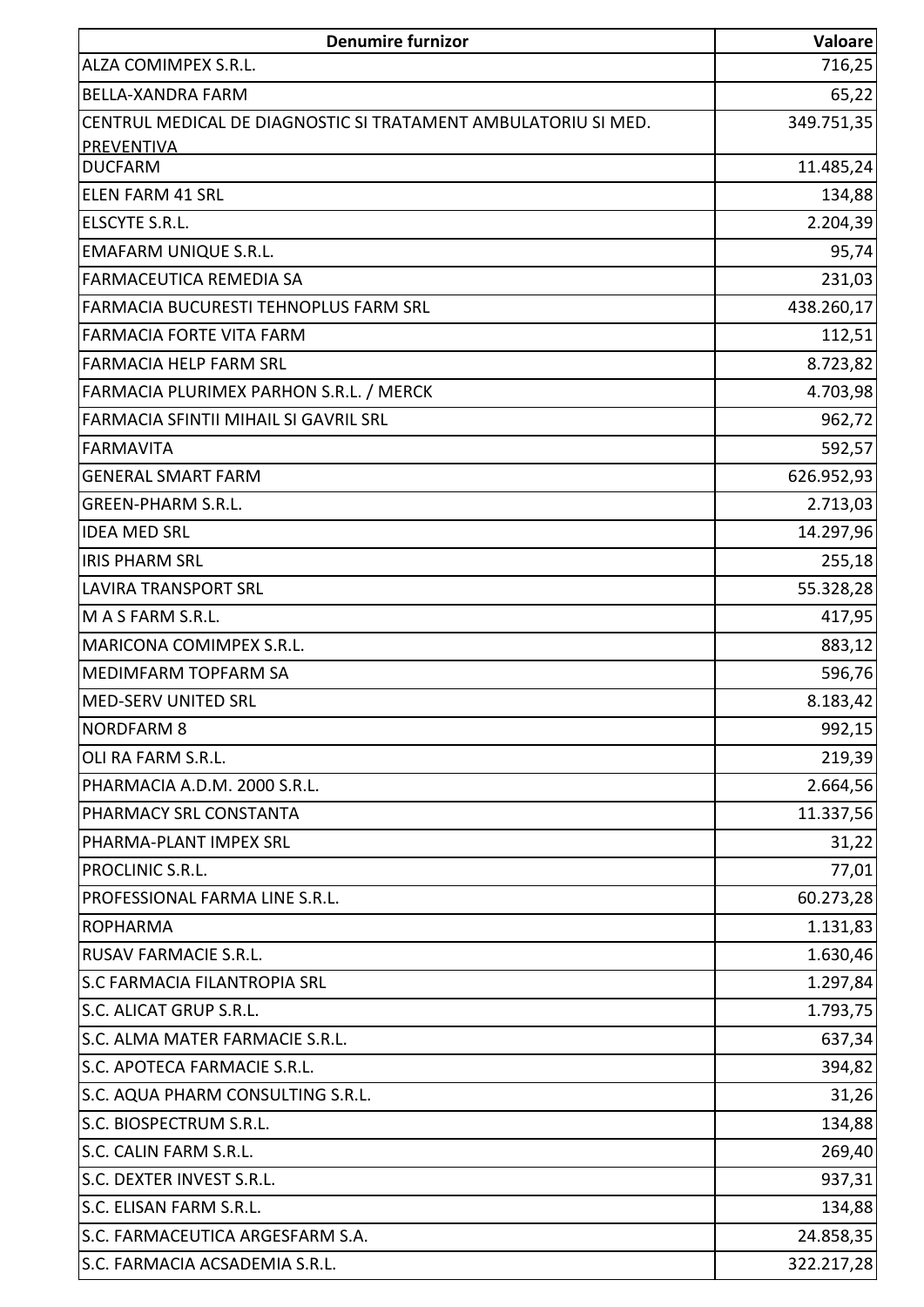| S.C. FARMACIA BAJAN S.R.L.            | 1.109,72   |
|---------------------------------------|------------|
| S.C. FARMACIA PISCULUI S.R.L          | 15.951,14  |
| S.C. FARMACIA SFINTA ECATERINA S.R.L. | 5.109,81   |
| S.C. FARMACIA TEI S.R.L.              | 33.269,89  |
| S.C. FARMACIA VIVIANA S.R.L.          | 55.886,20  |
| S.C. FARMA-COM-IULIA S.R.L.           | 134,88     |
| <b>S.C. FARMALEX S.R.L</b>            | 2.351,99   |
| S.C. FARMNICOL S.R.L.                 | 93,65      |
| S.C. GEDEON RICHTER FARMACIA S.A      | 66.618,18  |
| S.C. HYPERICI S.R.L.                  | 832,89     |
| S.C. IATROFARM S.R.L.                 | 314,09     |
| S.C. JOJOFARM S.R.L.                  | 1.903,60   |
| S.C. MINI-FARM SRL                    | 42.011,75  |
| S.C. PRO - BIOS S.R.L.                | 7.697,97   |
| S.C. RADIX PHARMA S.R.L.              | 7.411,04   |
| S.C. REDFARM S.R.L.                   | 663,88     |
| S.C. S.I.E.P.C.O.F.A.R. S.A.          | 161.887,10 |
| S.C. SARAMED S.R.L.                   | 228,66     |
| S.C. VITAFARM PLUS S.R.L.             | 93,65      |
| S.C. VITAL FARM S.R.L.                | 19.546,99  |
| S.C.CLUB CAFE GALA S.R.L.             | 629.272,08 |
| S.C.CONSFARM S.R.L.                   | 219,39     |
| S.C.FARM IMPLANT IMPORT-EXPORT S.R.L. | 543,41     |
| S.C.GEDAFARM S.R.L                    | 716,25     |
| lS.C.OPTIFARM S.R.L                   | 44,96      |
| SAMI IMPEX 94 S.R.L.                  | 42.177,16  |
| <b>SC 2NA FARM SRL</b>                | 743,33     |
| <b>SC ADONIS SRL CONSTANTA</b>        | 2.872,25   |
| <b>SC AIS PHARMA S.R.L.</b>           | 26.335,72  |
| SC ALMA FARM COM 95 S.R.L.            | 108,92     |
| <b>SC ELIXIR SRL</b>                  | 14.075,96  |
| <b>SC EUROSANTIS SRL CONSTANTA</b>    | 37,50      |
| <b>SC EVA MEDICAL FARM SRL</b>        | 11.457,58  |
| <b>SC FARMACIA ANA-MARIA SRL</b>      | 24.468,36  |
| <b>SC FARMACIA FARMEX DL SRL</b>      | 18.563,80  |
| <b>SC FARMACIA FLORA SRL</b>          | 193,63     |
| <b>SC FARMACIA MATERNA SRL</b>        | 93,65      |
| <b>SC FARMACIA TEILOR SRL</b>         | 27.079,05  |
| <b>SC FASTPHARM SRL</b>               | 1.135,56   |
| <b>SC GENERAL TRANSCOM SRL</b>        | 44,95      |
| <b>SC GET-FARM SRL CARACAL</b>        | 193,63     |
| <b>SC HELP NET FARMA SA</b>           | 275.309,92 |
| <b>SC MYOSOTIS SRL</b>                | 810,51     |
| <b>SC REMEDIUM FARM SRL CLUJ</b>      | 140.614,42 |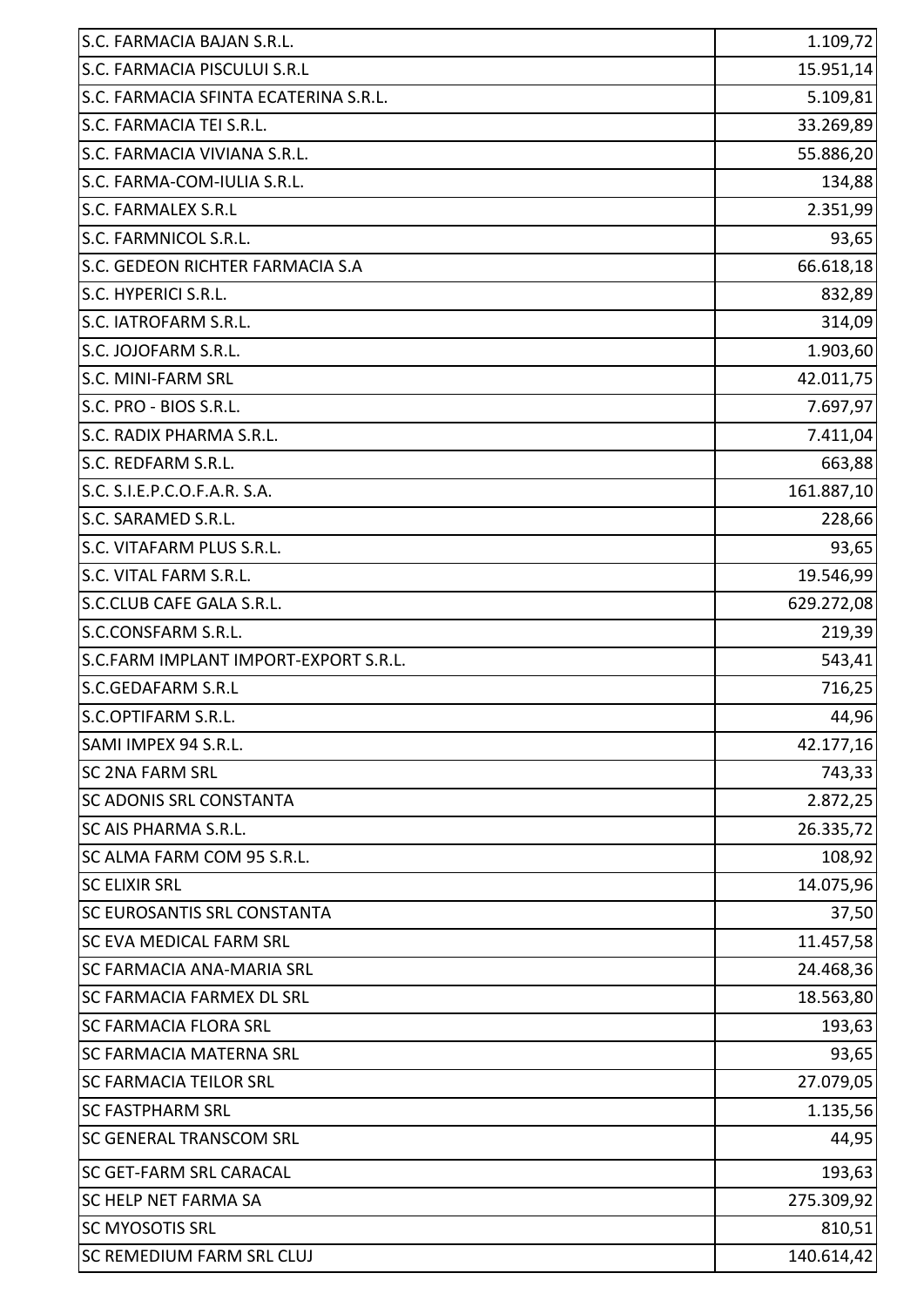| <b>SC SENSIBLU S.R.L.</b>                | 210.078,84 |
|------------------------------------------|------------|
| <b>SC TINOS FARM SRL</b>                 | 27.575,89  |
| <b>SCARLAT GENERAL CONSULTING S.R.L.</b> | 22.493,24  |
| SIGMAFARM S.R.L.                         | 2.351,99   |
| SMC ORGANIC FARM S.R.L. / FARMACIA DONA  | 40.893,32  |
| SPRING FARM S.R.L.                       | 613,50     |
| <b>TOMIS FARM SRL</b>                    | 134,88     |
| <b>URGENT FARM</b>                       | 52.132,17  |
| <b>VALYFARM SRL</b>                      | 11.995,27  |

### **3.) Program national de oncologie cost-volum**

| <b>Denumire furnizor</b>                                       | Valoare    |
|----------------------------------------------------------------|------------|
| CENTRUL MEDICAL DE DIAGNOSTIC SI TRATAMENT AMBULATORIU SI MED. | 630.173,90 |
| PREVENTIVA                                                     |            |
| FARMACIA BUCURESTI TEHNOPLUS FARM SRL                          | 171.296,89 |
| <b>IEZER FARM SRL</b>                                          | 8.245,85   |
| S.C. FARMACIA ACSADEMIA S.R.L.                                 | 324.236,29 |
| S.C. FARMACIA SFINTA ECATERINA S.R.L.                          | 13.426,33  |
| S.C. GEDEON RICHTER FARMACIA S.A                               | 31.261,58  |
| S.C.CLUB CAFE GALA S.R.L.                                      | 168.876,29 |
| <b>SC REMEDIUM FARM SRL CLUJ</b>                               | 242.720,69 |
| <b>SC SENSIBLU S.R.L.</b>                                      | 28.279,57  |
| URGENT FARM                                                    | 14.853,26  |

# **4.) Program national de transplant de organe, tesuturi si celule de origine umana**

| <b>Denumire furnizor</b>         | Valoare   |
|----------------------------------|-----------|
| <b>ABIES ALBA FARM SRL</b>       | 4.742,87  |
| <b>CATENA HYGEIA SRL</b>         | 1.942,30  |
| <b>FARMACIA DOROBANTI</b>        | 2.351,24  |
| <b>FARMACIA HELP FARM SRL</b>    | 1.539,84  |
| <b>FARMACIA M SRL</b>            | 1.347,57  |
| MARICONA COMIMPEX S.R.L.         | 754,21    |
| <b>MEDOFARM SRL</b>              | 1.196,59  |
| MED-SERV UNITED SRL              | 2.351,23  |
| S.C. ALMA MATER FARMACIE S.R.L.  | 1.048,69  |
| S.C. DEXTER INVEST S.R.L.        | 3.463,61  |
| S.C. FARMACEUTICA ARGESFARM S.A. | 8.656,47  |
| S.C. FARMACIA ACSADEMIA S.R.L.   | 16.847,29 |
| S.C. FARMACIA ALCOR S.R.L.       | 545,42    |
| S.C. FARMACIA PISCULUI S.R.L     | 636,61    |
| S.C. FARMACIA TEI S.R.L.         | 2.061,61  |
| S.C. GEONET SRL                  | 860,30    |
| S.C. MASTER FARM S.R.L           | 6.661,60  |
| S.C. MINI-FARM SRL               | 2.066,37  |
| S.C. SARAMED S.R.L.              | 1.138,66  |
| S.C. VITAL FARM S.R.L.           | 1.824, 14 |
| S.C.CLUB CAFE GALA S.R.L.        | 568,37    |